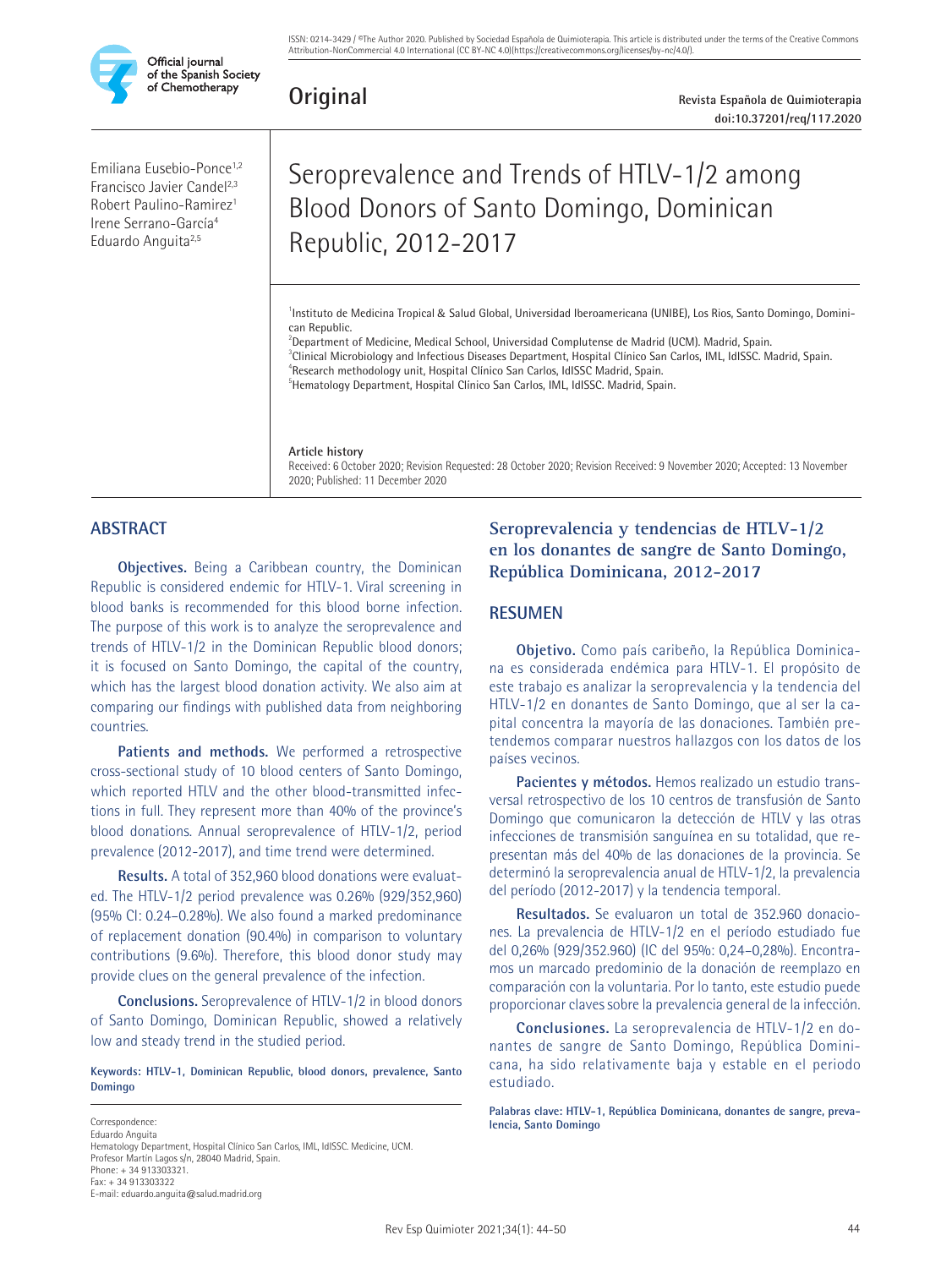## **INTRODUCTION**

Human Lymphotropic Virus (HTLV) is a complex deltaretrovirus that belongs to the Retroviridae family [1]. It has four known strains named HTLV-1, HTLV-2, HTLV-3 and HTLV-4. HTLV-1 is the most pathogenic one for humans, and it is primarily associated with Adult T cell Leukemia/Lymphoma (ATLL) and HTLV-1-Associated Myelopathy/Tropical Spastic Paraparesis (HAM/TSP) [2]. HTLV-2 is rarely pathogenic, and it is only sporadically associated with neurological disorders [2].

HTLV-1 was first identified in 1979, when researchers from the Bethesda National Cancer Institute isolated the virus in a sample of Cutaneous T Lymphoma, later identified as ATLL. This was the first time that a link between a retrovirus and a human neoplasm was established [3].

HTLV-1 transmission routes may be vertical (mainly through breastfeeding), sexual or parenteral [4]. It is estimated that this virus affects at least 10 million people worldwide, producing pathologies in approximately 5% of the infected individuals. The main endemic regions for HTLV-1 are southwest Japan, Sub-Saharan Africa, Melanesia, South America, and the Caribbean [5].

Difficult access to the general population of specific areas and the non-homogeneous distribution of the virus makes it difficult to perform representative epidemiological studies. Therefore, information from selected populations, such as blood donors, is generally useful, since it grants access to large numbers of infected individuals, many of them asymptomatic. Furthermore, it allows us to break the chain of infection and to establish prevention strategies to avoid both the virus and its associated diseases.

Likelihood of HTLV-1 seroconversion after injection of contaminated blood products is approximately 40–60% [6]. Thus, the risk of transmission through asymptomatic blood donors should be considered, particularly in high prevalence areas. Therefore, it is crucial to validate the screening of donations for HTLV-1/2 with local epidemiological evidence [7].

The proportion of the different types of donors (voluntary/replacement) is different depending on the policies of each country. In some countries, donors are usually replacement donors, mainly family members or friends of hospitalized patients; sometimes, donors are illegally paid to give blood. Thus, epidemiological and demographic characteristics vary among blood donors. They can be entirely representative of the middle-class population in some countries, while in other areas, they may represent low socioeconomic populations [5]. In the Dominican Republic, where we have focused our study, blood donations are mainly made by replacement, with a wide socioeconomic and cultural diversity among these blood donors [8].

As a Caribbean country, the Dominican Republic has an estimated prevalence of HTLV-1 infection ranging from 1 to 5% [5]. Nonetheless, there are very few studies in this particular country, most of them focused on risk groups [9-11]. Therefore, new and specific studies are needed to estimate the infection more accurately.

The presence of HTLV-1/2 in blood donors of Santo Domingo was first detected in 1987, when Koenig et al. conducted a prevalence study in different populations of the Dominican Republic [9]. A total of 1955 healthy blood donors were evaluated at a National Laboratory, showing a 1.2% seroprevalence. These authors suggested that the country could have an overall incidence of 200-400 newly infected individuals each year. Still, the cost of blood screening and the fact that the majority (98-99%) of HTLV-infected individuals never developed symptoms made a screening program untenable [9].

More recently, Paulino-Ramirez et al. performed a study in which they collected and analyzed plasma from 200 participants co-infected with Human Immunodeficiency Virus (HIV); they were transactional sex workers and intravenous drug users of Santo Domingo and they presented an overall weighted seroprevalence of HTLV-1/2 IgG antibodies of 13.91% in men and 10.59% in women [11].

HTLV-1/2 has been screened in some blood banks of the Dominican Republic since 2005, but it was not until 2009 that it was fully implemented [8]. There are 63 blood banks in the country, half of which belong to the Ministry of Public Health. The private and military sectors manage the rest of the centers. In mid-2019, a National Hemocenter seeking to address the blood deficiency and raise the donation capacity of the Dominican Republic, was put into service [12].

It is particularly important to evaluate hemovigilance policies to ensure transfusion safety. The development of epidemiological studies is a valuable tool to achieve this purpose. This study aims at obtaining recent data on seroprevalence and trends of HTLV-1/2 in blood banks of Santo Domingo, Dominican Republic.

## **METHODS**

**Study design and population.** We performed a retrospective cross-sectional study based on data obtained from the National Directory of Blood Banks (Public Health Ministry) of Santo Domingo, Dominican Republic. This included data collected from 10 transfusion centers of Santo Domingo (Dominican Red Cross, Salvador B. Gautier Hospital, Padre Billini Hospital, La Altagracia Maternity Hospital, Robert Read Cabral Child Hospital, Blood and Specialties Center, Dominican Medical Center, CEDIMAT, Referencia Clinical Laboratory, and Marcelino Velez Santana Hospital) during the 2012-2017 period.

Participants were blood donors that met the criteria established by the Ministry of Public Health in the Dominican Republic: aged between 18 and 65 years, or older than 16 years with parental consent; minimum weight of 110 pounds; no previous history of HIV, HBV, HVC, tuberculosis or organ transplant; no severe diseases or conditions such as cancer, heart failure or other severe chronic diseases; no current pregnancy or breastfeeding; no history of tattoos, piercings or acupuncture in the last 12 months; no consumption of alcoholic bever-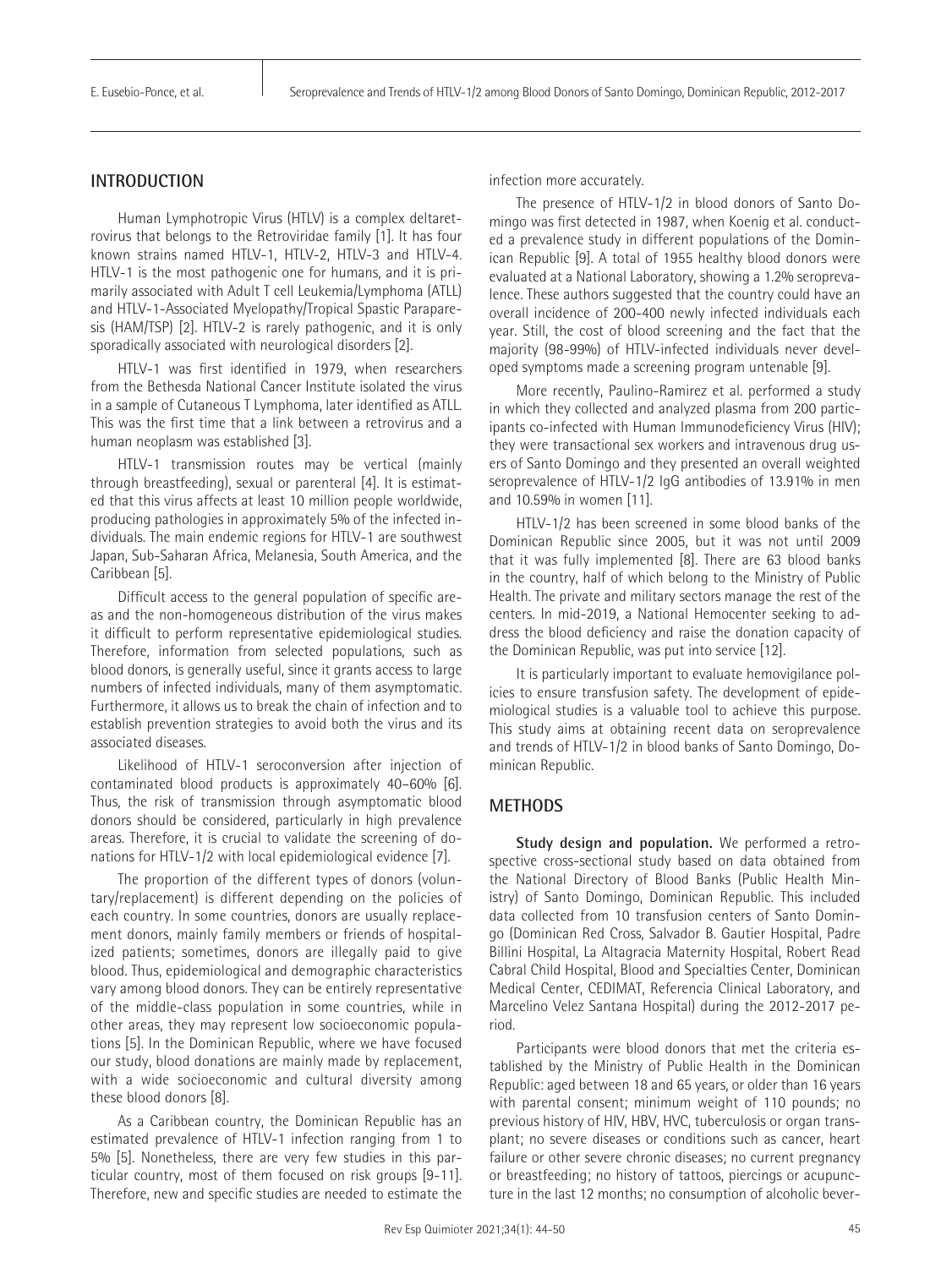| Table 1<br>HTLV I/II Seroprevalence of period 2012-2017 and type of donation<br>(voluntary and replacement) in Santo Domingo |                         |                  |                |               |                 |  |  |  |  |
|------------------------------------------------------------------------------------------------------------------------------|-------------------------|------------------|----------------|---------------|-----------------|--|--|--|--|
| Year                                                                                                                         |                         | HTLV I/II        | Donation       |               |                 |  |  |  |  |
|                                                                                                                              | <b>Screened Samples</b> | Positive samples | Seroprevalence | Voluntary (%) | Replacement (%) |  |  |  |  |
| 2012                                                                                                                         | 51,593                  | 154              | 0.30%          | 7,634 (17%)   | 43,914 (86%)    |  |  |  |  |
| 2013                                                                                                                         | 54.510                  | 163              | 0.30%          | $6,157(13\%)$ | 47.643 (87%)    |  |  |  |  |
| 2014                                                                                                                         | 56,155                  | 99               | 0.18%          | 4,993 (10%)   | 51,288 (90%)    |  |  |  |  |
| 2015                                                                                                                         | 57,059                  | 123              | 0.21%          | 5,348 (10%)   | 52,393 (90%)    |  |  |  |  |
| 2016                                                                                                                         | 67,294                  | 148              | 0.22%          | 4,332(7%)     | 62,941 (93%)    |  |  |  |  |
| 2017                                                                                                                         | 66.349                  | 242              | 0.36%          | 5,537(9%)     | 60,880 (91%)    |  |  |  |  |



ages in the last 24 hours and not having undergone any major surgery in the last six months before donating blood [13].

The minimum sample size was estimated with a sample proportion of 50% following the formula used for qualitative variables of cross-sectional studies [14].

**Detection tests.** The serological tests were Enzyme-Linked Immunosorbent Assay (ELISA) and Chemiluminescence Immunoassay (CLIA).

**Statistical analysis.** Annual seroprevalence of HTLV-1/2 HIV, Hepatitis C Virus (HCV), Hepatitis B Virus (HBV) and syphilis, period prevalence (2012-2017), and time trend were determined. For this purpose, we used a time series analysis adjusted to a first-order moving average model. We also performed the least-squares method to estimate the secular trend. Statistical analyses were performed using R and Graphpad softwares.

**Ethics.** The present research was approved by UNIBE´s institutional review board and ethics committee (reference CEI-2019-03)

#### **RESULTS**

In Santo Domingo 25 blood banks use to report their data annually. Nonetheless, for the period 2012-2017, only 10 of them communicated their results fully. We selected these ten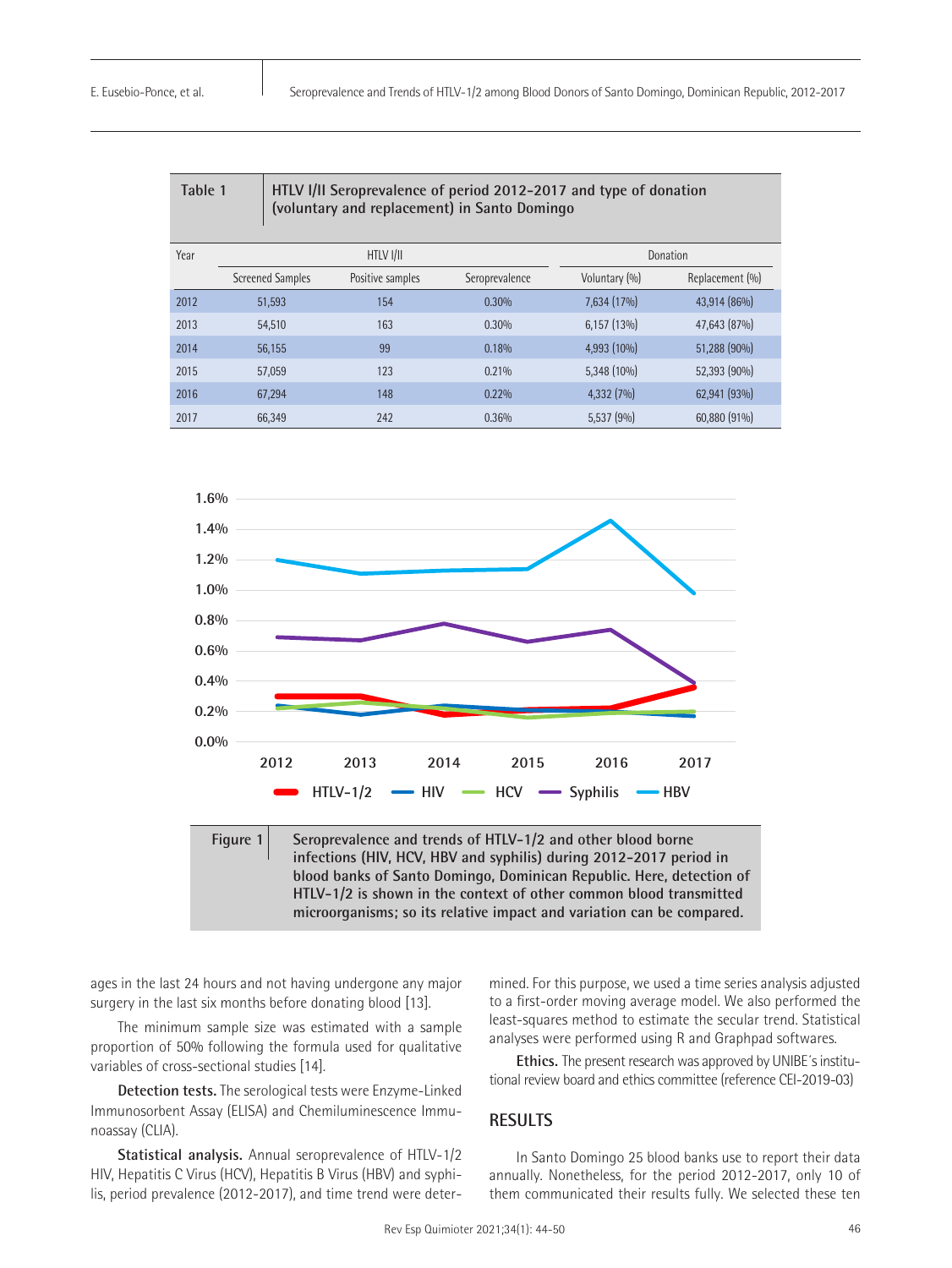| Table 2<br>Seroprevalence of HIV (Human Immunodeficiency Virus), HCV (Hepatitis C<br>Virus), HBV (Hepatitis B Virus) and Syphilis in the period 2012-2017 |             |                         |             |                 |        |  |  |  |  |
|-----------------------------------------------------------------------------------------------------------------------------------------------------------|-------------|-------------------------|-------------|-----------------|--------|--|--|--|--|
| Year                                                                                                                                                      |             | <b>Screened Samples</b> |             |                 |        |  |  |  |  |
|                                                                                                                                                           | <b>HIV</b>  | <b>HCV</b>              | <b>HBV</b>  | <b>Syphilis</b> |        |  |  |  |  |
| 2012                                                                                                                                                      | 125 (0.24%) | 116 (0.22%)             | 621 (1.20%) | 354 (0.69%)     | 51,593 |  |  |  |  |
| 2013                                                                                                                                                      | 101 (0.18%) | 140 (0.26%)             | 596 (1.11%) | 368 (0.67%)     | 54,510 |  |  |  |  |
| 2014                                                                                                                                                      | 135 (0.24%) | 125 (0.22%)             | 720 (1.13%) | 437 (0.78%)     | 56,155 |  |  |  |  |
| 2015                                                                                                                                                      | 118 (0.21%) | 92 (0.16%)              | 652 (1.14%) | 379 (0.66%)     | 57,023 |  |  |  |  |
| 2016                                                                                                                                                      | 136 (0.20%) | 128 (0.19%)             | 985 (1.46%) | 498 (0.74%)     | 67,294 |  |  |  |  |
| 2017                                                                                                                                                      | 110 (0.17%) | 129 (0.20%)             | 649 (0.98%) | 260 (0.39%)     | 65,685 |  |  |  |  |

**Table 2 Seroprevalence of HIV (Human Immunodeficiency Virus), HCV (Hepatitis C** 

centers to analyze the HTLV-1/2, HIV, HCV, HBV and syphilis prevalence and trend for this period, thus avoiding incomplete information that could introduce a bias in our study. All of them are located in Santo Domingo city and represent more than 40% of the province's blood donations.

A total of 352,960 blood donations were evaluated by ELI-SA or CLIA (Table 1 and Figure 1).

HTLV-1/2 period prevalence was 0.26% (929/352,960) (95% CI: 0.24–0.28%). Overall HTLV-1/2 prevalence was 263 per 100,000 donations during the six years.

Annual HTLV-1/2 prevalence was 0.30% in 2012, 0.30% in 2013, 0.18% in 2014, 0.21% in 2015, 0.22% in 2016 and 0.36% in 2017, indicating that there was no significant secular trend during the 2012–2017 period (p for trend=0.5596).

Seroprevalence and trends of HIV, HCV, HBV and syphilis in the period 2012-2017 are shown in Figure 1 and Table 2.

The type of donation (voluntary and replacement) was studied. As detailed in Table 1, voluntary donations represented 9.6% (34,001/353,060) and replacement donation 90.4% (319,059/353,060).

#### **DISCUSSION**

We have analyzed seroprevalence and trends of HTLV-1/2 in blood banks of the capital city of the Dominican Republic, Santo Domingo. Most studies on HTLV-1 have been performed in Japan; other areas, like the Caribbean countries, are globally considered without understanding the substantial differences between them. Being a Caribbean country, the Dominican Republic is deemed endemic for HTLV-1. Nonetheless, there are very few epidemiological data about this virus, even though HTLV-1/2 has been fully screened in Dominican blood banks since 2009.

For the present study, we selected ten blood banks of Santo Domingo city, which collected most of the city's blood donations and studied them for the period 2012-2017. We show here a period prevalence of 0.26% of HTLV-1/2 among blood donors. The trend of HTLV seroprevalence in the studied

period (2012-2017) seems to be low and steady, like the other blood-borne diseases reported in the same period. Also, it showed similar data to those reported by the Ministry of Public Health for blood donors of the Dominican Republic in the period 2005-2011 [8]. However, by the time the first HTLV study on Dominican blood donors took place in 1987 seroprevalence was 1.2%. Since the implementation of a HTLV-1/2 blood unit screening in 2005, a lower prevalence has been shown, probably due to recent improvements in donor selection and blood donation policies [8].

Latin America and the Caribbean cannot be considered as a homogeneous region. Each country has different blood donation models (voluntary, replacement, non-remunerated, remunerated) and ethnic background. Several studies performed on large populations of blood donors have found differences in seroprevalence depending on the geographical location and ethnic origin of the donors [5, 15]. Most inhabitants of the Caribbean region are of African ancestry; in fact, HTLV-1 prevalence has been found to be higher in areas populated with inhabitants of African descent in comparison with those inhabited by people of mixed and white descent. This is the case of Brazil, where the prevalence of HTLV-1/2 in blood donors is heterogeneous, ranging from 0.04 to 1% [5, 16-22] and a large study on Brazilian blood donors showed that regional differences in HTLV-1 prevalence are probably due to the ethnic origin of the underlying population. A higher prevalence in colored donors (2.14/1,000), versus mixed-race donors (1.58/1,000), or white donors (0.79/1,000) was shown [5, 15]. In Peru, very few studies on HTLV-1 have been done in blood donors, showing a prevalence of around 0.9% [23]. Colombia shows a seroprevalence of HTLV-1/2 in the population of blood donors in Cali and Medellín of 0.24% and 0.176%-0.06%, respectively [24-26]. Also, a retrospective study analyzing screening and positivity for HTLV-1 and 2 data collected from 2001 to 2014 by Colombian blood banks, showed a cumulative reactivity of 0.30% [27]. Chile and Argentina, with a population of predominantly European origin, seem to have a low and exceptionally low seroprevalence of HTLV-1 of 0.10% and 0.011% respectively [28, 29]. Paraguay shows a prevalence of 0.37% according to the available information[30].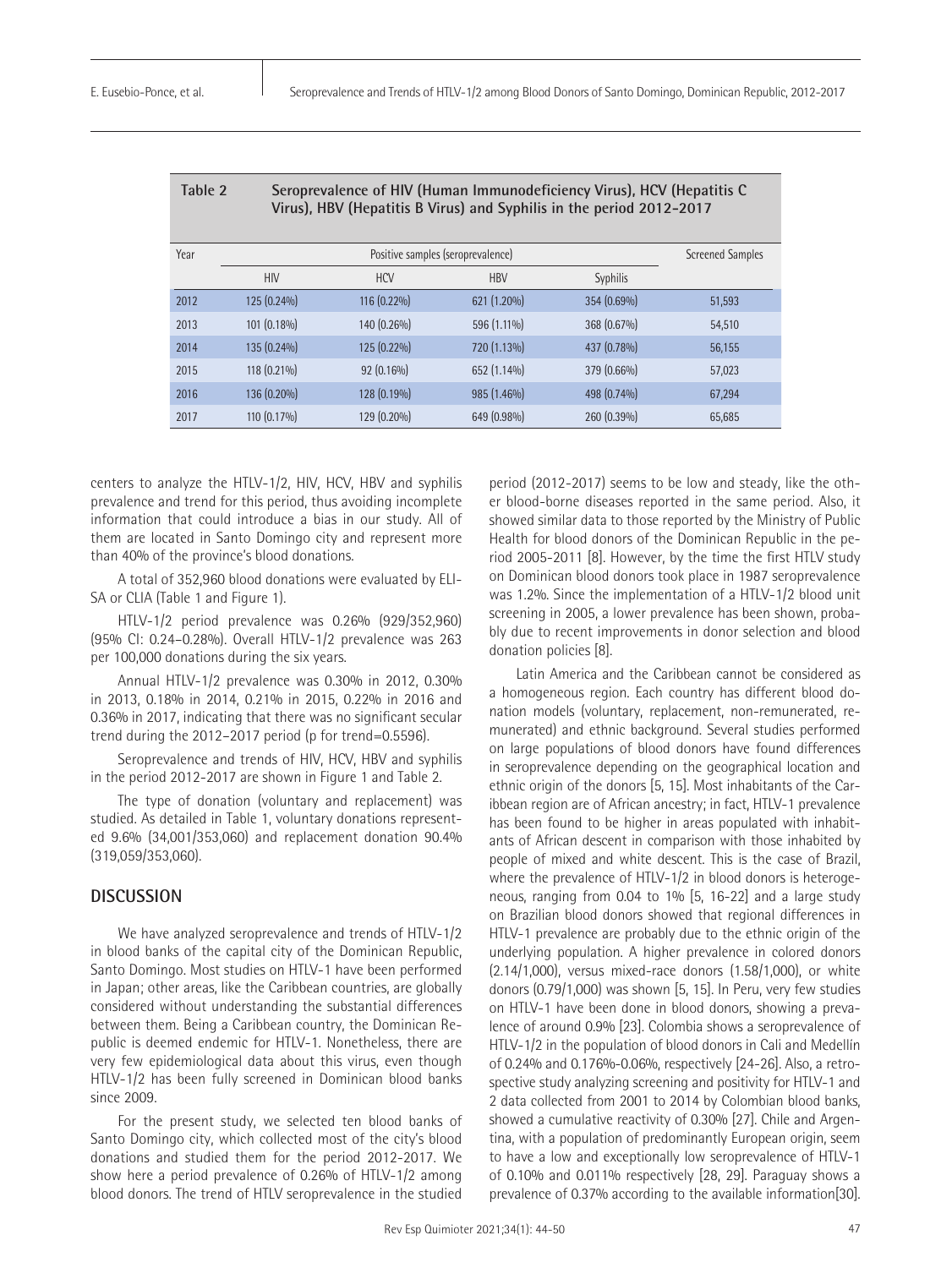There is not much information available on Central America, but some studies indicate a seroprevalence of HTLV up to 0.14% in Honduras and 0.22% in Costa Rica [31, 32].

Other studies on blood donors of the Caribbean region also suggest a higher prevalence in countries where people are of predominantly Black descent, such as Jamaica, where studies show a prevalence of 2.5% (376/15,022) and 3.8% (30/794) [33, 34]. These dynamics are less evident in Haiti, where according to the 2015 report of the Panamerican Health Association there were 0.78% (216/27,752) positive blood units; and in the French West Indies (Martinique and Guadeloupe), where HTLV-1 seroprevalence in blood donors is around 0.4–0.3% [35, 36]. On the contrary, in countries like Cuba, where there are relatively few African ancestry persons compared with the previously mentioned countries, there is a very low prevalence of HTLV in blood donors of 0.01% (3/16,920) [37]. Consistently, Puerto Rico seems to have a low HTLV prevalence: around 0.25% (1/400) [38]. This rate is similar to the one we found in Santo Domingo, as could be expected due to their common historical and ethnographic background and the likenesses in their populations, where mixed-race is predominant. Nonetheless, further studies are needed to confirm the absence of HTLV foci in certain areas that might lead to an increase in global prevalence among blood donors.

Despite, globally speaking, HTLV-1/2 seroprevalence in the Dominican Republic's blood donors seems to be low, the situation of the border provinces is not fully known, especially in remote areas where there are not even blood banks, not to speak of HTLV studies. Thus, additional studies focused on these provinces are needed; there, Haitian immigration is higher, something which could confirm the increase of viral transmission among this type of population.

Our findings of this study cannot be extrapolated to the general population, as blood donors are usually not representative –they are selected according to the blood safety protocols of each center and to country policies and so doing this could lead to bias and to an underestimation of HTLV prevalence. Thus, real HTLV prevalence among the general population of Santo Domingo and in the rest of the country could be higher than the one observed, especially if we consider that we limited the data analysis to the ten blood centers of Santo Domingo which fully reported their information on HTLV and the other blood-borne infections in the period studied.

Although these results may not be fully representative of the general population nor of the donor population of the entire country, they could well be a guidance of HTLV-1/2 seroprevalence and trend in blood donors of Santo Domingo and give a hint on the prevalence in the wider population. Blood donors use to belong to primarily low-risk populations. However, the predominance of replacement donation and the diversity of origins of the capital inhabitants allows this study to be more representative of the city population and supports the idea of a lower prevalence of HTLV-1 in the Hispanic Caribbean countries in comparison with other areas with a higher proportion of African ancestry population. However, studies on larger and broader populations are needed in order to confirm this hypothesis.

In the Dominican Republic, confirmatory testing of reactive donations is not performed in all blood centers. Ours is a study based on real-world diagnostic data with both the advantages and limitations of a work of this kind. The main drawback is the lack of confirmation of the results with other techniques in most of the centers and the absence of records of HTLV-1 and HTLV-2 discrimination in those performing western blot (WB) as confirmatory test. However, this also shows the need to improve blood bank procedures in Dominican Republic and probably in most of the HTLV endemic countries.

Tests commonly used for HTLV-1/2 confirmation and to differentiate between HTLV-1 and HTLV-2 infection are WB or innogenetics line immunoassay (INNO-LIA) and qualitative and/or quantitative polymerase chain reaction (PCR). Despite some improvements in the specificity of WB assays, indeterminate serological patterns are frequent and represent an important concern for routine screening and a major issue for comparative analyses between epidemiological studies [5, 39]. INNO LIA, although is not so commonly used as WB, represents a good alternative, especially in co-infected patients, in which indeterminate result of WB could be an issue [40]. PCR is useful for the diagnosis and follow-up of HTLV-1 associated diseases such as ATLL and TSP/HAM. Moreover, it provides amplicons for sequencing analysis to determine the HTLV-1 genotype and generate molecular epidemiological data to better comprehend the evolutionary past of this virus [41]. However, this is a more expensive and complex test, thus it is not available in most blood centers of developing countries. We aim at validating and implementing this method for future studies in the Dominican Republic.

Notwithstanding the previous statements, it is essential to continue improving donor selection because a higher prevalence could be found in high-risk populations. Also, it is necessary to encourage voluntary blood donation, which nowadays represents only approximately a 20% of all blood donations in the Dominican Republic. This could improve blood safety and guarantee the blood supply of the country.

## **FUNDING**

None to declare

# **ACKNOWLEDGEMENTS**

We would like to thank the Blood Bank National Directory from the Dominican Public Health Ministry for providing us with the epidemiological data for this work and Fundación Hay Esperanza for support.

## **CONFLICT OF INTEREST**

The authors have disclosed no conflicts of interest.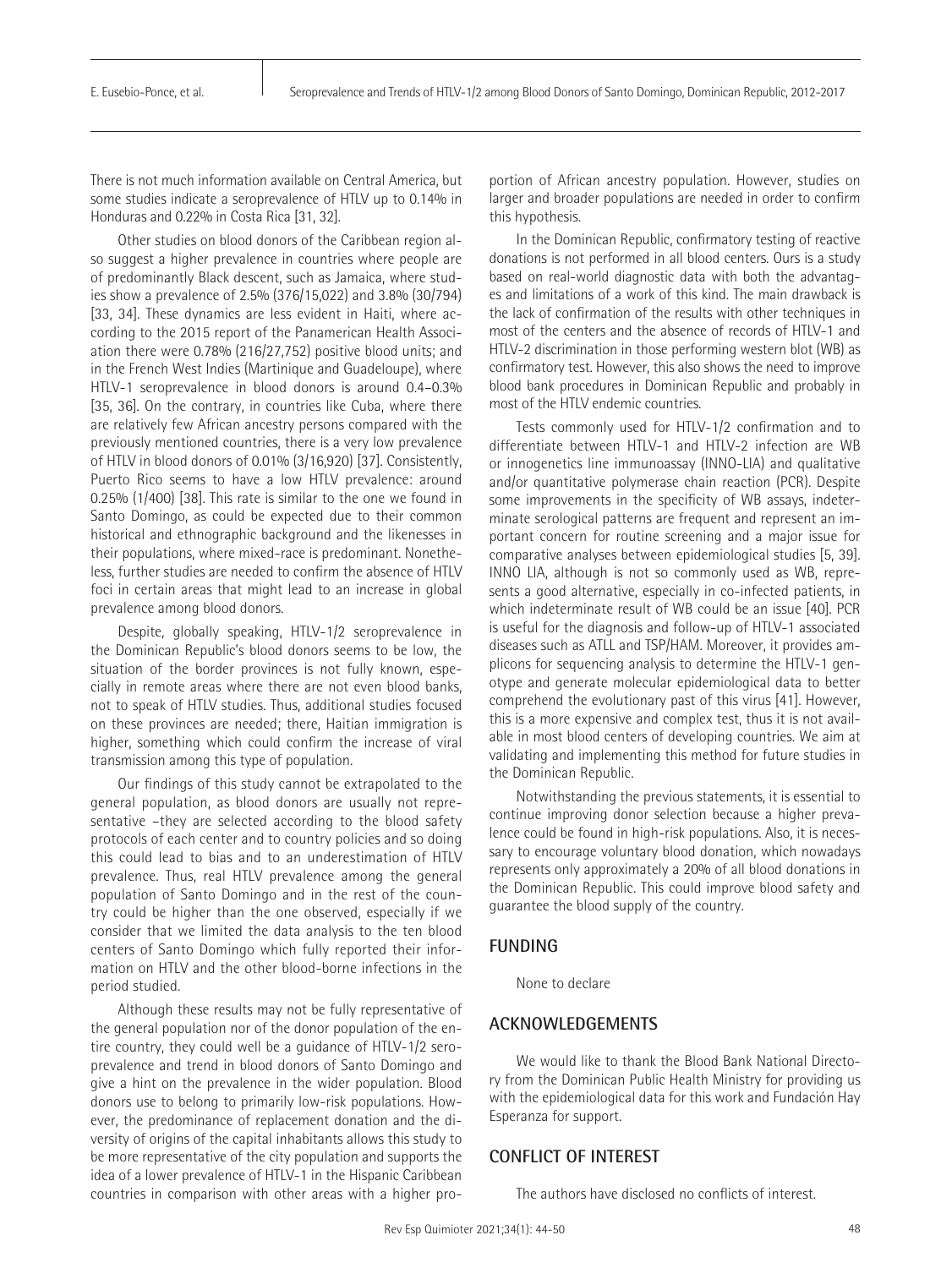# **REFERENCES**

- 1. Giam C, Semmes O. HTLV-1 Infection and Adult T-Cell Leukemia/ Lymphoma-A Tale of Two Proteins: Tax and HBZ. Viruses. 2016; 8(6).pii:E161. doi: 10.3390/v8060161.
- 2. Mahieux R, Gessain A. HTLV-3/STLV-3 and HTLV-4 viruses: discovery, epidemiology, serology and molecular aspects. Viruses. 2011; 3(7):1074-90. doi:10.3390/v3071074
- 3. Poiesz BJ, Ruscetti FW, Gazdar AF, Bunn PA, Minna JD, Gallo RC. Detection and isolation of type C retrovirus particles from fresh and cultured lymphocytes of a patient with cutaneous T-cell lymphoma. Proc Natl Acad Sci. 1980;77(12):7415-9. doi: 10.1073/ pnas.77.12.7415
- 4. Eusebio-Ponce E, Anguita E, Paulino-Ramirez R, Candel FJ. HTLV-1 infection: An emerging risk. Pathogenesis, epidemiology, diagnosis and associated diseases. Rev Esp Quimioter. 2019;32(6):485-96. PMID: 31648512
- 5. Gessain A, Cassar O. Epidemiological Aspects and World Distribution of HTLV-1 Infection. Front Microbiol. 2012;3:388. doi: 10.3389/ fmicb.2012.00388.
- 6. Karimi G, Zadsar M, Pourfathollah AA. Seroprevalence and geographical distribution of human T-lymphotropic virus type 1 among volunteer blood donors in endemic areas of Iran. Virol J. 2017;14(1):14. doi:10.1186/s12985-017-0693-9
- 7. World Health Organization. Screening Donated Blood for Transfusion-Transmissible Infections: Recommendations. 2009. Available from: <https://www.ncbi.nlm.nih.gov/books/NBK142989/>
- 8. Ministerio de Salud Pública. Dirección Nacional de Bancos de Sangre. Política Nacional de Sangre. Santo Domingo, República Dominicana, 2014. ISBN: 978-9945-591-04-0
- 9. Koenig RE, Tolentino M, Taveras L, Ferro F, Zornoso C, Ferreiras J, et al. Prevalence of HTLV infection in the Dominican Republic: association with neurological disease. AIDS Res Hum Retroviruses. 1992;8(2):221-6. doi: 10.1089/aid.1992.8.221
- 10. Eusebio-Ponce E, Candel FJ, Anguita E. Human T-Cell Lymphotropic Virus Type 1 and associated diseases in Latin America. Trop Med Int Health. 2019;24(8):934-53. doi: 10.1111/tmi.13278.
- 11. Paulino‐Ramirez R, Tapia L, Ruiz‐Matuk C, Charow R, Budhwani H, Routy JP. T cell lymphotropic virus 1/2 and human immunodeficiency virus antibodies identification among transactional sex workers and drug users in the Dominican Republic. Trans R Soc Trop Med Hyg. 2019;113(6):293-7. doi: 10.1093/trstmh/trz012
- 12. OPS (Organizacion Panamericana de la Salud) República Dominicana. El déficit de sangre en el país es de 188,522 unidades. 2009. Available from: https://www.paho.org/dor/index. php?option=com\_content&view=article&id=309:el-deficit-sangre-pais-188-522-unidades&Itemid=214
- 13. Cruz Roja Dominicana (CRD). 2020. Available from: [https://www.](https://www.cruzroja.org.do/banco-de-sangre/) [cruzroja.org.do/banco-de-sangre/](https://www.cruzroja.org.do/banco-de-sangre/)
- 14. Charan J, Biswas T. How to calculate sample size for different study designs in medical research? Indian J Psychol Med. 2013;35:121-6. doi:10.4103/0253-7176.116232
- 15. Carneiro-Proietti AB, Sabino EC, Leao S, Salles NA, Loureiro P, Sarr M, et al. Human T-lymphotropic virus type 1 and type 2 seroprevalence, incidence, and residual transfusion risk among blood donors in Brazil during 2007–2009. AIDS Res Hum Retroviruses. 2012;28(10):1265-72. doi: 10.1089/aid.2011.0143
- 16. Pinto MT, Slavov SN, Valente VB, Ubiali E, Covas D, Kashima S et al. Evaluation of human T-lymphotropic virus prevalence/co-infection rates for a four-year period in a non-metropolitan blood center in Southeast Brazil. Rev Soc Bras Med Trop. 2016; 49(2): 232-6. doi: 10.1590/0037-8682-0282-2015
- 17. Morais MP, Gato CM, Maciel LA, Lalwani P, Costa C, Lalwani J et al. Prevalence of Human T-lymphotropic virus type 1 and 2 among blood donors in Manaus, Amazonas State. Brazil. Rev Inst Med Trop Sao Paulo. 2017;59:e80. doi: 10.1590/s1678-9946201759080
- 18. Mota-Miranda AC, Araújo SP, Dias JP, Duizit D, Kashima S, Covas D et al. HTLV-1 infection in blood donors from the Western Brazilian Amazon region: seroprevalence and molecular study of viral isolates. J Med Virol. 2008;80(11): 1966-71. doi: 10.1002/jmv.21300
- 19. Viana G, Nascimento M, Souza de Oliveira R, Dos Santos AC, Galvao S, da Silva MA. Seroprevalence of HTLV-1/2 among blood donors in the state of Maranhão, Brazil. Rev Bras Hematol Hemoter. 2014;36(1):50-3. doi: 10.5581/1516-8484.20140013
- 20. Reboucas K, Narici F, Santos Junior M, Neres N, Oliveira M et Souza C. Seroprevalence of transfusion-transmissible infectious diseases at a hemotherapy service located in southwest Bahia, Brazil. Hematol Transfus Cell Ther. 2019;41:324-8. doi: 10.1016/j. htct.2019.03.007
- 21. Pessoni L, De Aquino E et Alcantara K. Prevalence and trends in transfusion-transmissible infections among blood donors in Brazil from 2010 to 2016. Hematol Transfus Cell Ther. 2019; 41:310-31. doi: 10.1016/j.htct.2019.03.009
- 22. Ribeiro IP, Kozlowski AG, Dias de Matos MA, da Costa E Silva ÁM, Dos Santos Carneiro MA, Vicente ACP et al. HTLV-1 and -2 in a firsttime blood donor population in Northeastern Brazil: Prevalence, molecular characterization, and evidence of intrafamilial transmission. J Med Virol. 2018;90(10):1651-7. doi: 10.1002/jmv.25231.
- 23. Quispe NC, Feria EB, Santos-Fortuna E, Caterino-de-Araujo A. Confirming the presence of HTLV-1 infection and the absence of HTLV-2 in blood donors from Arequipa, Peru. Rev Ins Med Trop São Pau. 2009;51(1):25-9. doi: 10.1590/S0036-46652009000100005
- 24. Macía C, Vargas S, Mora AM, Sarmiento AM, Pacheco R, Rosso F et al. Seroprevalence of human T-lymphotropic virus in blood bank donors at Fundación Valle del Lili, Cali, Colombia, 2008-2014. Biomedica. 2016:36(2):108-15. doi: 10.7705/biomedica.v36i0.2942
- 25. Cardona-Arias J, Velez-Quintero C, Calle-Gonzalez O, Florez-Duque J and Zapata JC. Seroprevalence of human T-lymphotropic virus HTLV and its associated factors in donors of a blood bank of Medellín-Colombia, 2014-2018. Plos One. 2019;14:e0221060. doi: 10.1371/journal.pone.0221060
- 26. Muñoz M, Carvalho S, Donado JH, Barco GE, Jaramillo S. [SHTLV-I/II seroprevalence in blood donors of Hospital Pablo Tobón Uribe Blood Bank during the period 2014-2015]. Biomedica. 2018;38(1):37-41. doi: 10.7705/biomedica.v38i0.3417.